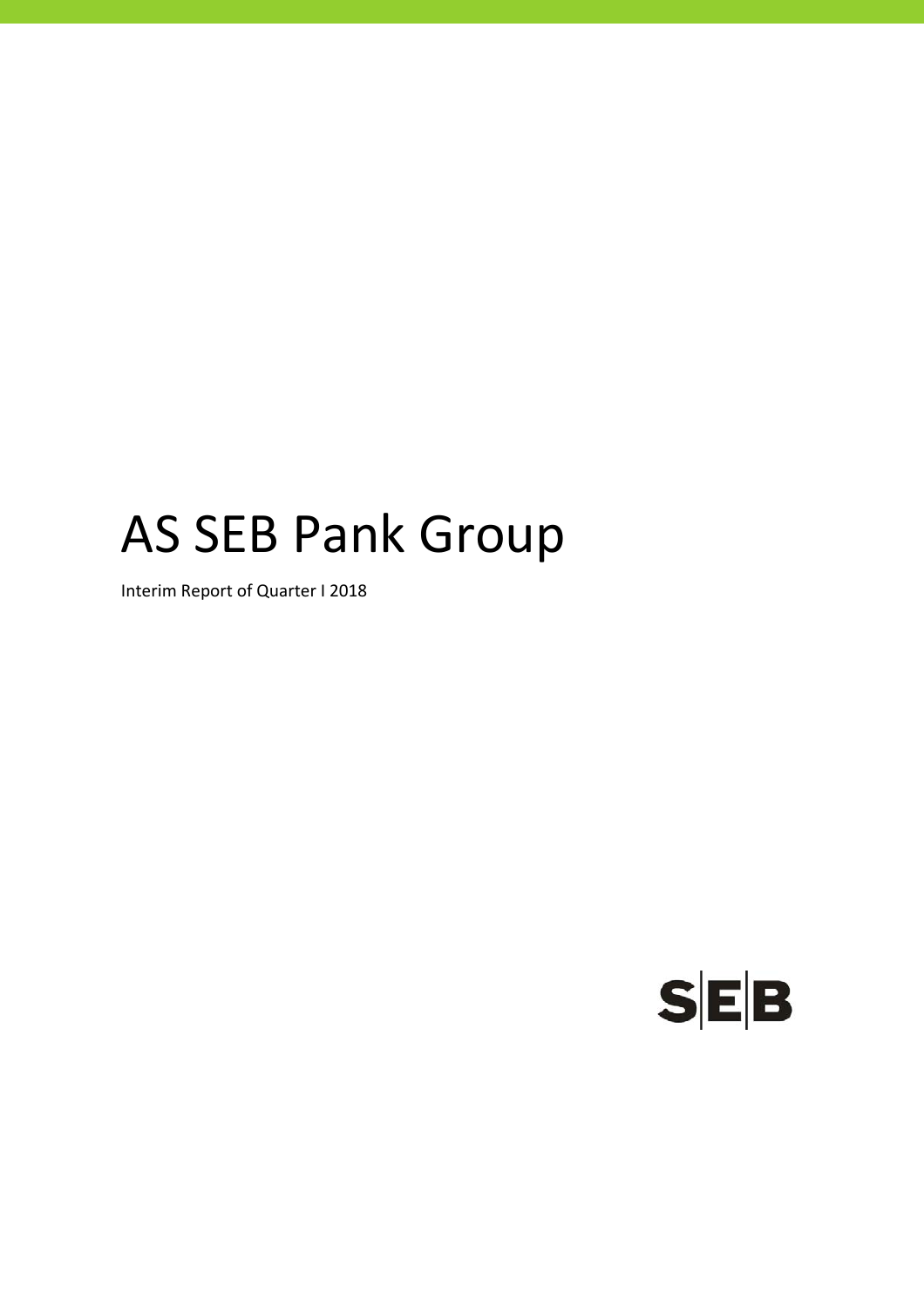#### **Credit institution**

Company name AS SEB Pank Registered in Republic of Estonia Registry date 08.12.1995 Phone  $+372\ 6\ 655\ 100$ Fax  $+3726655102$ SWIFT EEUHEE2X e-mail info@seb.ee

#### **Auditor**

Reporting date 31.03.2018

Address Tornimäe Str. 2, Tallinn 15010, Estonia Registry code 10004252 (Estonian Commercial Register) Internet homepage http://www.seb.ee

Audit company and all the AS PricewaterhouseCoopers Registry code 10142876 (Estonian Commercial Register) Address **Pärnu Str. 15, 10141 Tallinn, Estonia** 

Reporting period 01.01.2018 - 31.03.2018 Reporting currency Euro (EUR), millions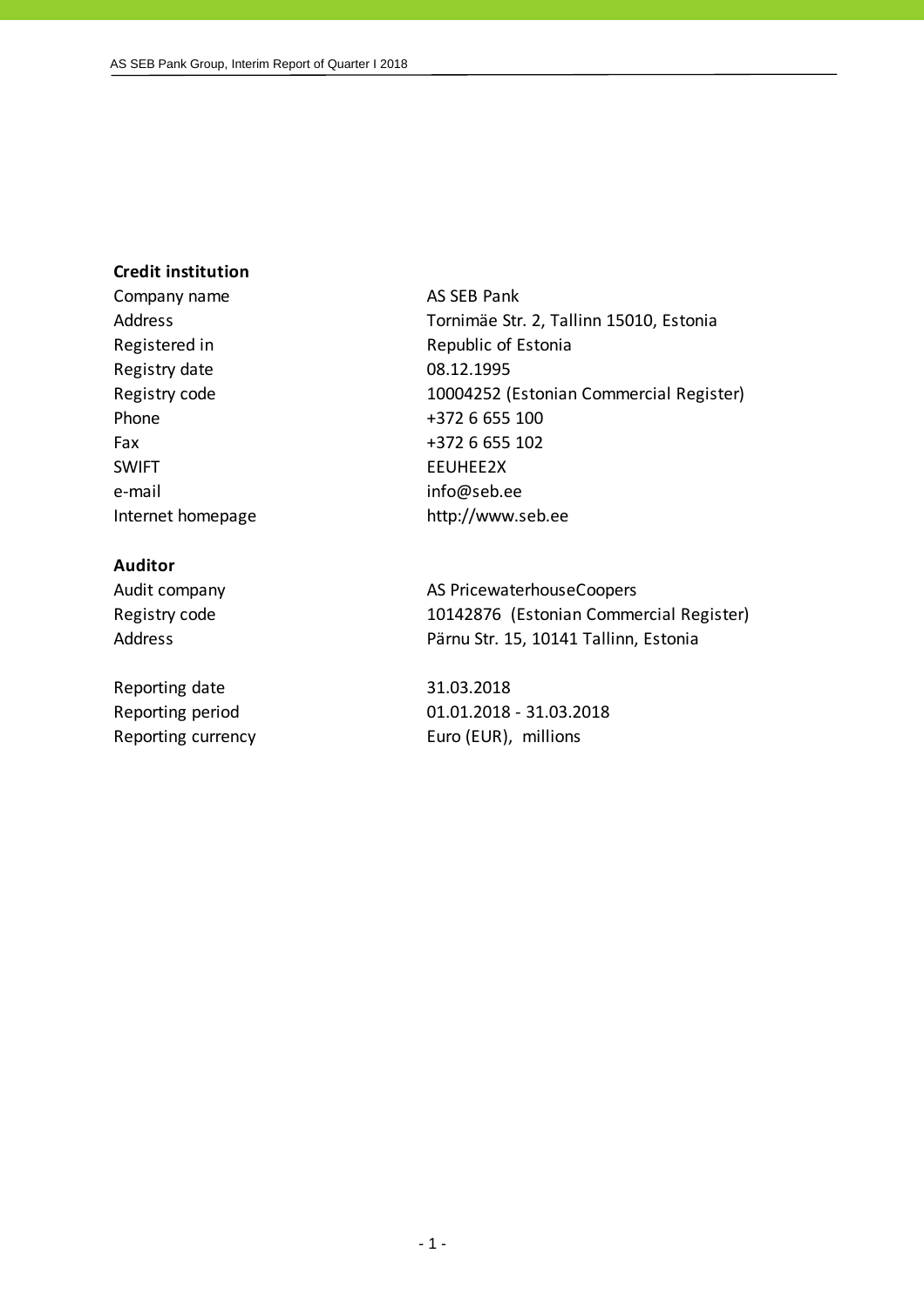#### **General information**

The 100% owner of AS SEB Pank is the publicly traded parent company Skandinaviska Enskilda Banken AB (publ), which is the parent company of SEB Group, provider of financial services. SEB Group is a leading Nordic financial services group. As a relationship bank, SEB in Sweden and the Baltic countries offers financial advice and a wide range of financial services. In Denmark, Finland, Norway and Germany, the bank's operations have a strong focus on corporate and investment banking based on a full-service offered corporate and institutional customers. Bank has presence in about 20 countries worldwide.

AS SEB Pank Group is an Estonian financial group belonging to SEB Group, which provides services to private persons, companies and the public sector.

#### **Basis for preparation**

Skandinaviska Enskilda Banken AB (publ), the parent company of AS SEB Pank, publishes interim reports for SEB Group on web page www.sebgroup.com/ir. The present AS SEB Pank Group interim report is not audited.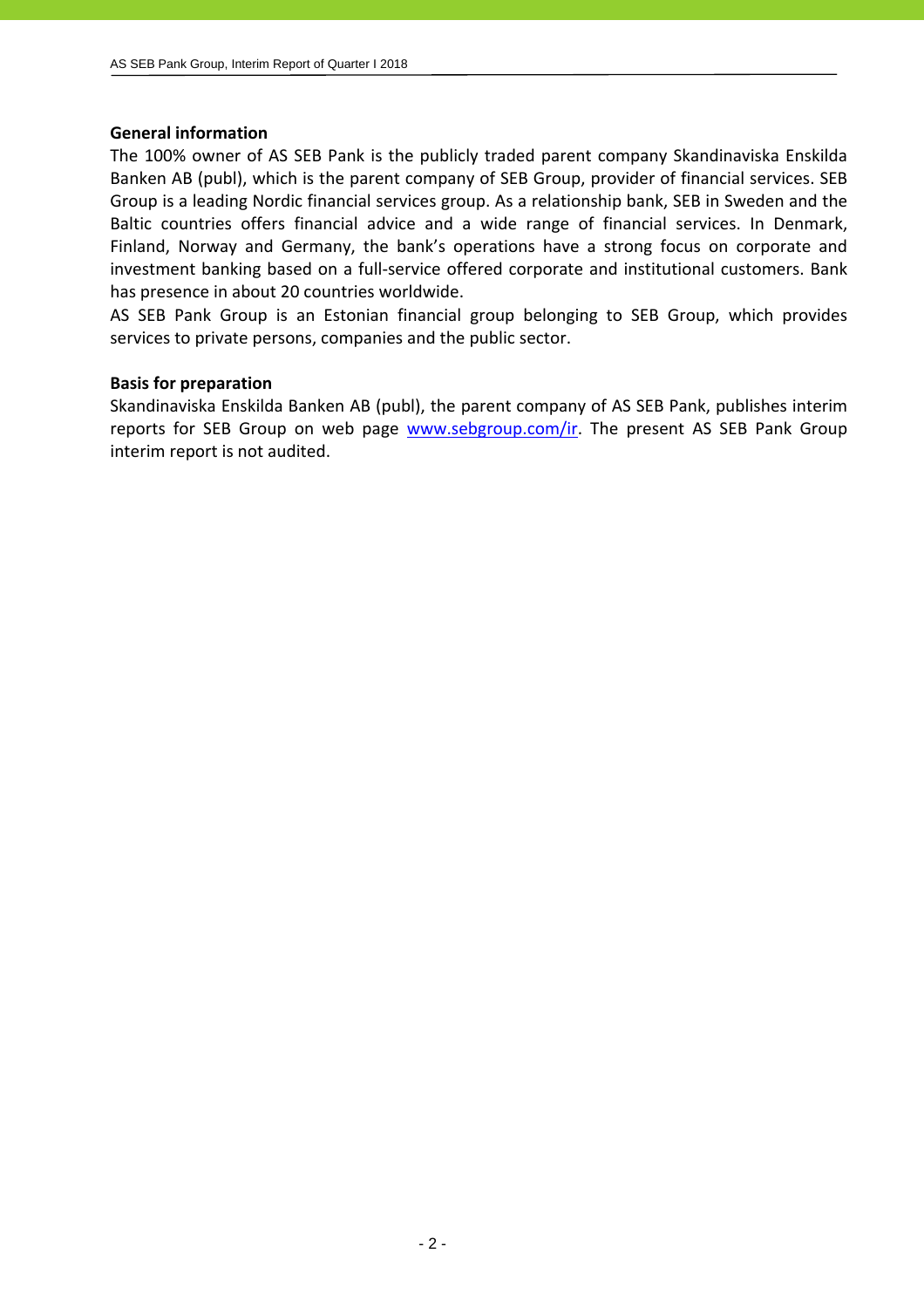# **Consolidated financial statements**

## **1. Consolidated income statement**

(millions of EUR)

|                                                                             | 2018              | 2017    |
|-----------------------------------------------------------------------------|-------------------|---------|
|                                                                             | 3 months 3 months |         |
| Net Interest Income                                                         | 23.3              | 21.1    |
| Net fee and commission income                                               | 11.4              | 11.5    |
| Net financial income                                                        | 1.0               | 2.1     |
| Other income                                                                | 0.2               | 0.5     |
| <b>Total income</b>                                                         | 35.9              | 35.2    |
|                                                                             |                   |         |
| Personnel expenses                                                          | $-9.7$            | $-9.6$  |
| Other expenses                                                              | $-3.4$            | $-4.9$  |
| Depreciation, amortisation and impairment of tangible and intangible assets | $-0.8$            | $-0.8$  |
| <b>Total expenses</b>                                                       | $-13.9$           | $-15.3$ |
|                                                                             |                   |         |
| Profit before expected credit losses                                        | 22.0              | 19.9    |
|                                                                             |                   |         |
| Expected credit losses*                                                     | $-0.3$            | 0.0     |
| Impairment losses on loans and advances**                                   | 0.0               | 0.1     |
|                                                                             |                   |         |
| Profit before income tax                                                    | 21.7              | 20.0    |
| Income tax                                                                  | $-17.5$           | $-7.5$  |
|                                                                             |                   |         |
| Net profit                                                                  | 4.2               | 12.5    |
| Profit attributable to the sole equity holder                               | 4.2               | 12.5    |
|                                                                             |                   |         |

\* Based on IFRS 9 expected loss model

\*\* Based on IAS 39 incurred loss model

# **2. Consolidated statement of comprehensive income**

(millions of EUR)

|                                                       | 2018 | 2017              |
|-------------------------------------------------------|------|-------------------|
|                                                       |      | 3 months 3 months |
| Net profit                                            | 4.2  | 12.5              |
| Total other comprehensive income/expense              | 0.0  | 0.0               |
| Total comprehensive income                            | 4.2  | 12.5              |
|                                                       |      |                   |
| Sole equity holder of the parent entity (total)       | 4.2  | 12.5              |
| -Total comprehensive income from continued operations | 4.2  | 12.5              |
|                                                       |      |                   |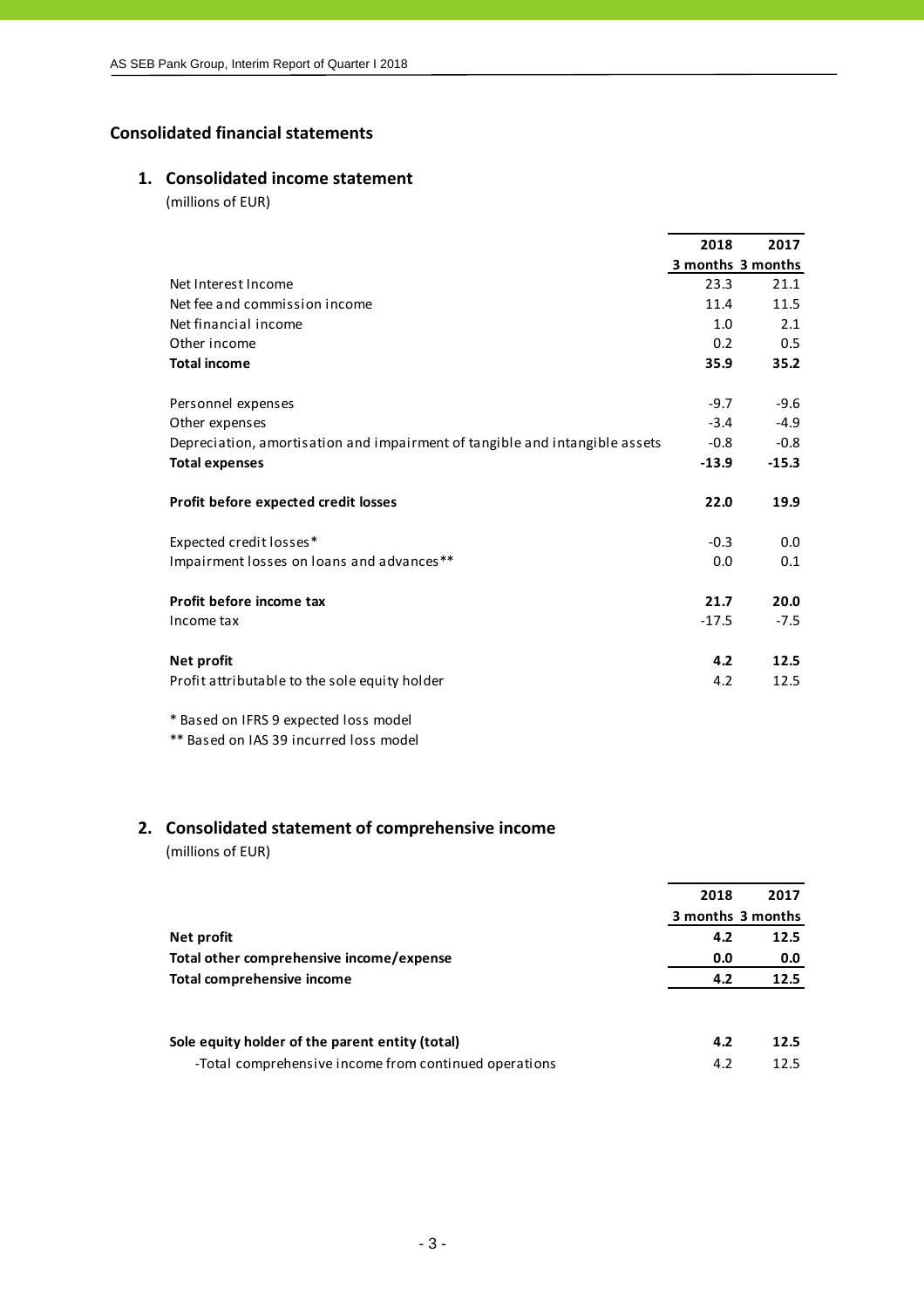# **3. Consolidated statement of financial position**

(millions of EUR)

|                                                     | 31.03.18  |            | 01.01.18 31.12.17 |
|-----------------------------------------------------|-----------|------------|-------------------|
| <b>ASSETS</b>                                       |           |            |                   |
| Cash and cash balances with central bank            | 290.7     | 1 0 5 1 .2 | 1 0 5 1 .2        |
| Loans to credit institutions                        | 535.8     | 172.3      | 172.3             |
| Loans to the public                                 | 4 871.4   | 4 747.8    | 4 7 5 1 .0        |
| Debt securities                                     | 88.9      | 89.2       | 89.2              |
| Equity instruments                                  | 7.4       | 7.4        | 7.4               |
| Derivatives                                         | 21.7      | 23.5       | 23.5              |
| Investments in associates                           | 1.1       | 1.0        | 1.0               |
| Intangible assets                                   | 4.0       | 3.9        | 3.9               |
| Property, plant equipment                           | 9.4       | 9.7        | 9.7               |
| Accruals and prepaid expenses                       | 12.7      | 15.0       | 15.0              |
| <b>Total Assets</b>                                 | 5843.1    | 6 1 2 1 .0 | 6 1 2 4 .2        |
| <b>LIABILITIES AND SHAREHOLDERS' EQUITY</b>         |           |            |                   |
| Deposits from central banks and credit institutions | 1 0 0 1.5 | 1 2 1 4 .5 | 1 2 1 4 .4        |
| Deposits and borrowings from the public             | 3732.1    | 3 747.2    | 3 747.3           |
| Other financial liabilities                         | 77.8      | 78.7       | 78.7              |
| Derivatives                                         | 20.6      | 23.2       | 23.2              |
| Provisions                                          | 0.4       | 0.0        | 0.0               |
| Accrued expenses and prepayments                    | 37.1      | 18.1       | 18.1              |
| <b>Total Liabilities</b>                            | 4869.5    | 5 0 8 1 .7 | 5 0 8 1 .7        |
| Share capital                                       | 42.5      | 42.5       | 42.5              |
| Share premium                                       | 86.3      | 86.3       | 86.3              |
| Other reserves                                      | 19.4      | 19.4       | 19.4              |
| Retained earnings                                   | 825.4     | 891.1      | 894.3             |
| Total shareholders' equity                          | 973.6     | 1039.3     | 1 042.5           |
| <b>TOTAL LIABILITIES AND SHAREHOLDERS' EQUITY</b>   | 5843.1    | 6 1 2 1 .0 | 6 1 2 4 .2        |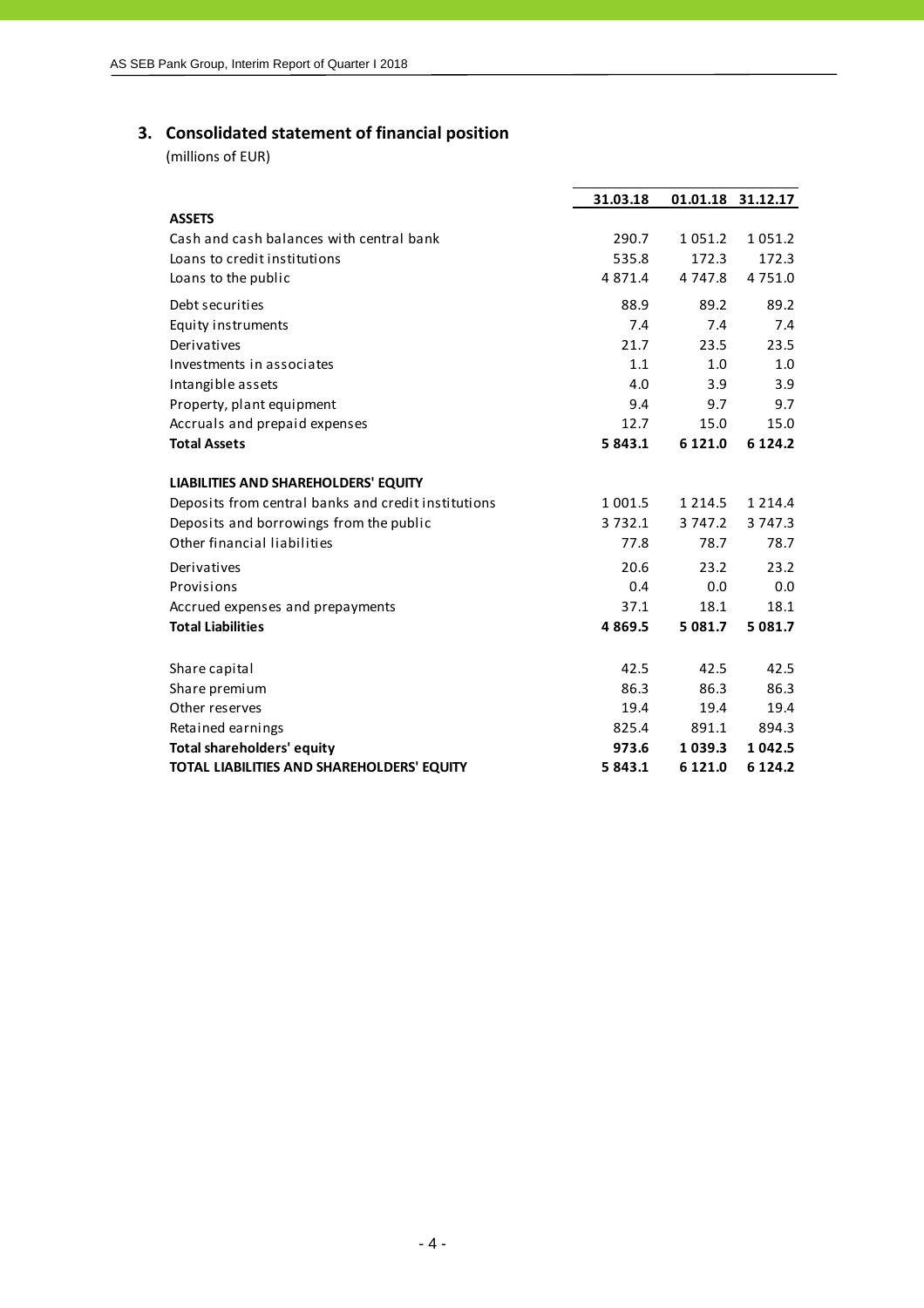# **4. Consolidated cash flow statement**

(millions of EUR)

|                                                   | 31.03.18   | 31.03.17   |
|---------------------------------------------------|------------|------------|
| Cash flow from operating activities               | $-300.3$   | 106.8      |
| Cash flow from investment activities              | $-1.4$     | 0.8        |
| Cash flow from financing activities               | $-70.0$    | $-30.0$    |
| Net increase in cash and cash equivalents         | $-371.7$   | 77.6       |
| Cash and cash equivalents at the beginnig of year | 1 2 4 4 .9 | 1 2 7 0.9  |
| Net increase in cash and cash equivalents         | $-371.7$   | 77.6       |
| Cash and cash equivalents at the end of period    | 873.2      | 1 3 4 8 .5 |

# **5. Changes in consolidated shareholders' equity**

(millions of EUR)

|                                    | Share capital premium | <b>Share</b> | <b>Reserves</b> | <b>Retained</b><br>profit | <b>Total</b><br>shareholders'<br>equity |
|------------------------------------|-----------------------|--------------|-----------------|---------------------------|-----------------------------------------|
| Year beginning at 01.01.2017       | 42.5                  | 86.3         | 20.3            | 836.8                     | 985.9                                   |
| Dividend paid                      | 0.0                   | 0.0          | 0.0             | $-30.0$                   | $-30.0$                                 |
| Other                              | 0.0                   | 0.0          | 0.0             | 0.1                       | 0.1                                     |
| Net profit                         | 0.0                   | 0.0          | 0.0             | 12.5                      | 12.5                                    |
| <b>Final balance at 31.03.2017</b> | 42.5                  | 86.3         | 20.3            | 819.4                     | 968.5                                   |
| <b>Balance at 31.12.2017</b>       | 42.5                  | 86.3         | 19.4            | 894.3                     | 1 042.5                                 |
| Effect of applying IFRS9 *         | 0.0                   | 0.0          | 0.0             | $-3.2$                    | $-3.2$                                  |
| Restated balance at 01.01.2018     | 42.5                  | 86.3         | 19.4            | 891.1                     | 1039.3                                  |
| Dividend paid                      | 0.0                   | 0.0          | 0.0             | $-70.0$                   | $-70.0$                                 |
| Net profit                         | 0.0                   | 0.0          | 0.0             | 4.2                       | 4.2                                     |
| Final balance at 31.03.2018        | 42.5                  | 86.3         | 19.4            | 825.4                     | 973.6                                   |

\*IFRS 9 Financial instruments is applied from 1 January 2018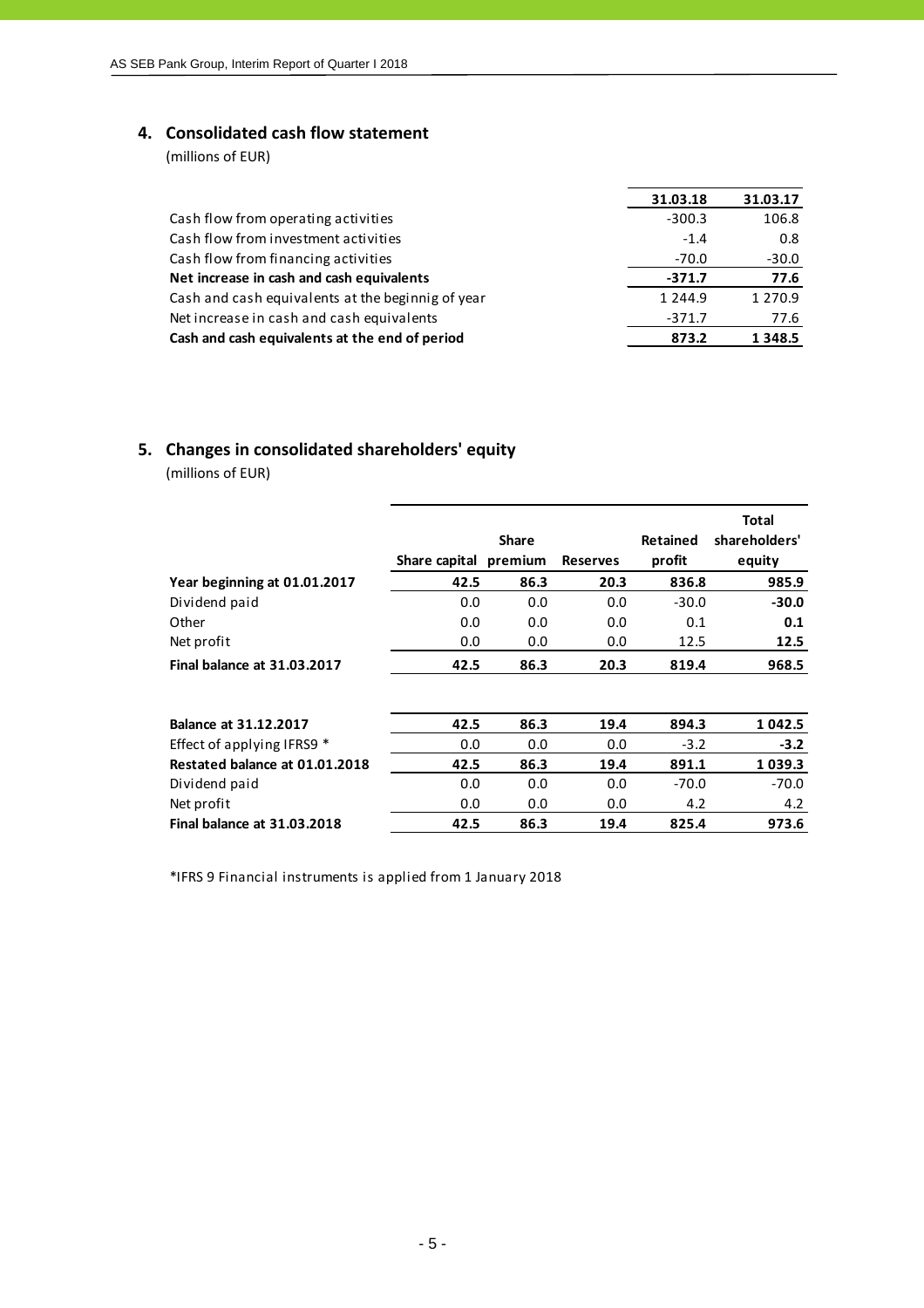#### **Note 1**

#### **Accounting principles**

The interim report condensed financial statements of AS SEB Pank Group for Quarter I 2018 has been prepared in conformity with International Accounting Standard IAS 34 "Interim Financial Reporting" and the disclosure requirement established by the Credit Institutions Act. These condensed financial statements should be read in conjunction with the annual financial statements for the year ended 31 December 2017, prepared in conformity with International Financial Reporting Standards (IFRS).

As of 1 January 2018 there are significant changes to the accounting principles from the application of IFRS 9 Financial Instruments and of IFRS 15 Revenue from Contracts with Customers. The transition tables has been created to explain the changes to Group`s financial statements as of 1 January 2018. These changes primarily cover the new presentation of balance sheet to better reflect the new requirements under IFRS 9 Financial Instruments and the effects of transition from IAS 39 to IFRS 9 as per 1 January 2018. Group does not have transition effect of IFRS 15 on financial statements.

Additional information about Group's adoption of IFRS 9 and IFRS 15 is described in the Annual Report 2017 note 1.21 "New International Financial Reporting Standards, amendments to published standards and interpretations by the International Financial Reporting Interpretations Committee" on page 42‐44.

In all other material aspects, the Group's accounting principles, used in the interim report of AS SEB Pank Group for Quarter I 2018 are in conformity with the accounting principles used in the annual report for the year ended on 31 December 2017.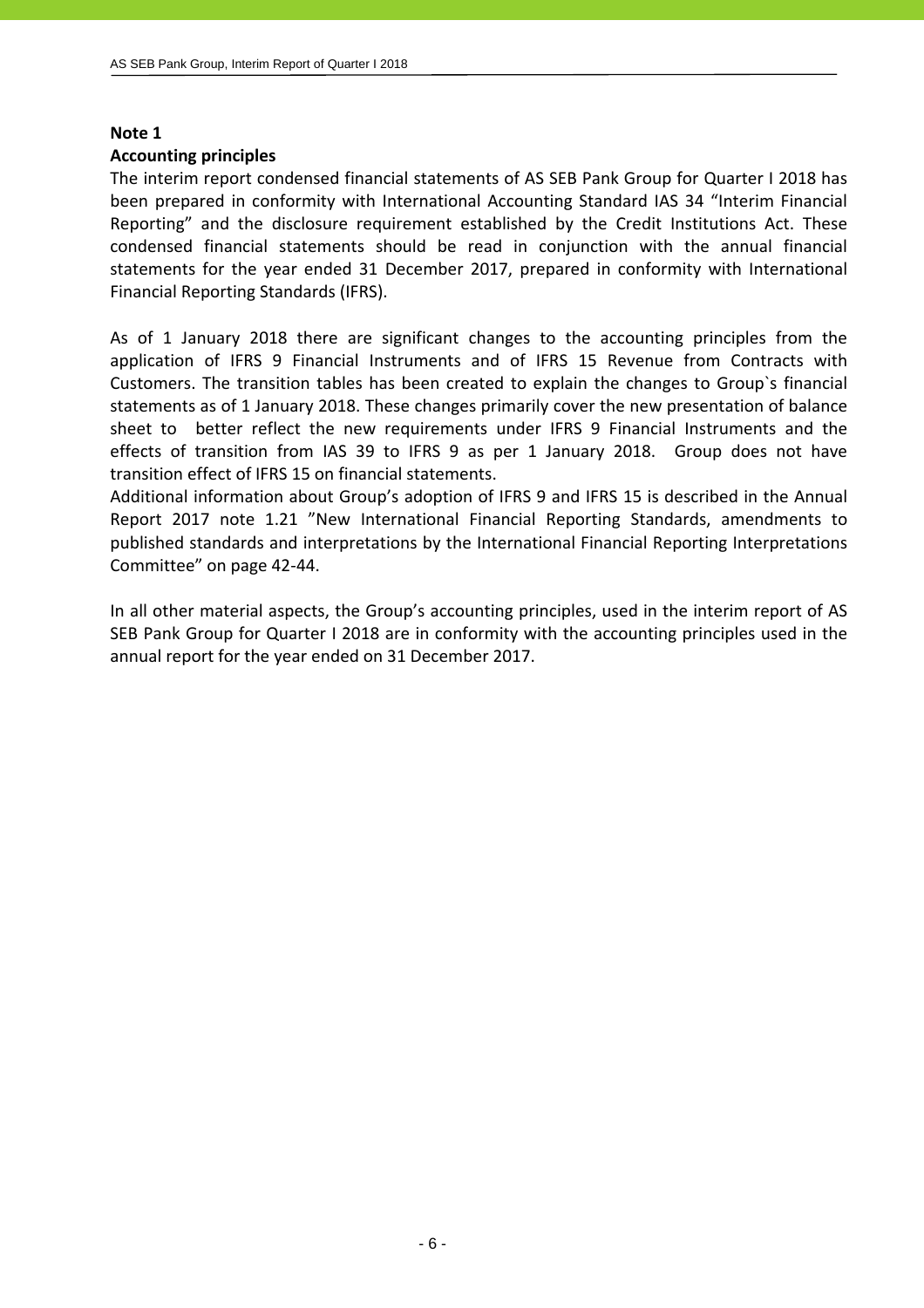# **Transition disclosure**

# **1. Change in presentation of financial position**

(millions of EUR)

|                                                            |            |              | New          |                                                           |
|------------------------------------------------------------|------------|--------------|--------------|-----------------------------------------------------------|
|                                                            | Restated   |              | presentation |                                                           |
|                                                            | closing    | Change in    | of closing   |                                                           |
|                                                            | balance    | presentation | balance      |                                                           |
| Financial position (balance sheet)                         |            |              |              | Financial position - new proposed structure               |
|                                                            | 31.12.17   |              | 31.12.17     |                                                           |
| <b>ASSETS</b>                                              |            |              |              | <b>ASSETS</b>                                             |
| Cash and balances with central bank                        | 1051.2     | 0.0          |              | 1051.2 Cash and balances with central bank                |
| Loans and advances to credit institutions                  | 172.2      | 0.1          |              | 172.3 Loans to credit institutions                        |
| Loans and advances to customers                            | 4734.1     | 16.9         |              | 4751.0 Loans to the public                                |
| Financial assets held for trading                          | 23.6       | $-23.6$      | 0.0          |                                                           |
| Financial assets designated at fair                        |            |              |              |                                                           |
| value through profit or loss at inception                  | 89.2       | $-89.2$      | 0.0          |                                                           |
| Available-for-sale financial assets                        | 7.3        | $-7.3$       | 0.0          |                                                           |
|                                                            | 0.0        | 89.2         |              | 89.2 Debt securities                                      |
|                                                            | 0.0        | 7.4          |              | 7.4 Equity instruments                                    |
|                                                            | 0.0        | 23.5         |              | 23.5 Derivatives                                          |
| Investments in associates                                  | 1.0        | 0.0          |              | 1.0 Investments in associates                             |
| Intangible assets                                          | 3.9        | 0.0          |              | 3.9 Intangible assets                                     |
| Property, plant equipment                                  | 9.7        | 0.0          |              | 9.7 Property, plant equipment                             |
| Accruals and prepaid expenses                              | 15.0       | 0.0          |              | 15.0 Accruals and prepaid expenses                        |
| Other assets *                                             | 17.0       | $-17.0$      |              | 0.0 Other assets *                                        |
| <b>TOTAL ASSETS</b>                                        | 6 124.2    | 0.0          |              | <b>6124.2 TOTAL ASSETS</b>                                |
| LIABILITIES AND SHAREHOLDERS EQUITY                        |            |              |              | LIABILITIES AND SHAREHOLDERS EQUITY                       |
| Due to credit institutions                                 | 1 2 1 4 .5 | 0.0          |              | 1214.5 Deposits from central banks and credit institution |
| Due to customers                                           | 3747.2     | 0.0          |              | 3747.2 Deposits and borrowings from the public            |
| <b>Other Liabilities</b>                                   | 78.7       | 0.0          |              | 78.7 Other financial liabilities                          |
| Financial liabilities at fair value through profit or loss | 23.2       | 0.0          |              | 23.2 Derivatives                                          |
| Provisions                                                 | 0.0        | 0.0          |              | 0.0 Provisions                                            |
| Accrued expenses and prepayments                           | 18.1       | 0.0          |              | 18.1 Accrued expenses and prepayments                     |
| <b>Total Liabilities</b>                                   | 5081.7     | 0.0          |              | 5081.7 Total Liabilities                                  |
|                                                            |            |              |              |                                                           |
| Share capital                                              | 42.5       | 0.0          |              | 42.5 Share capital                                        |
| Share premium                                              | 86.3       | 0.0          |              | 86.3 Share premium                                        |
| Other reserves                                             | 21.0       | $-1.6$       |              | 19.4 Other reserves                                       |
| Retained earnings                                          | 892.7      | 1.6          |              | 894.3 Retained earnings                                   |
| Total shareholder's equity                                 | 1042.5     | 0.0          |              | 1042.5 Total shareholder's equity                         |
| <b>TOTAL LIABILITIES AND SHAREHOLDERS EQUITY</b>           | 6 124.2    | 0.0          |              | <b>6 124.2 TOTAL LIABILITIES AND SHAREHOLDERS EQUITY</b>  |

\* Loans related advances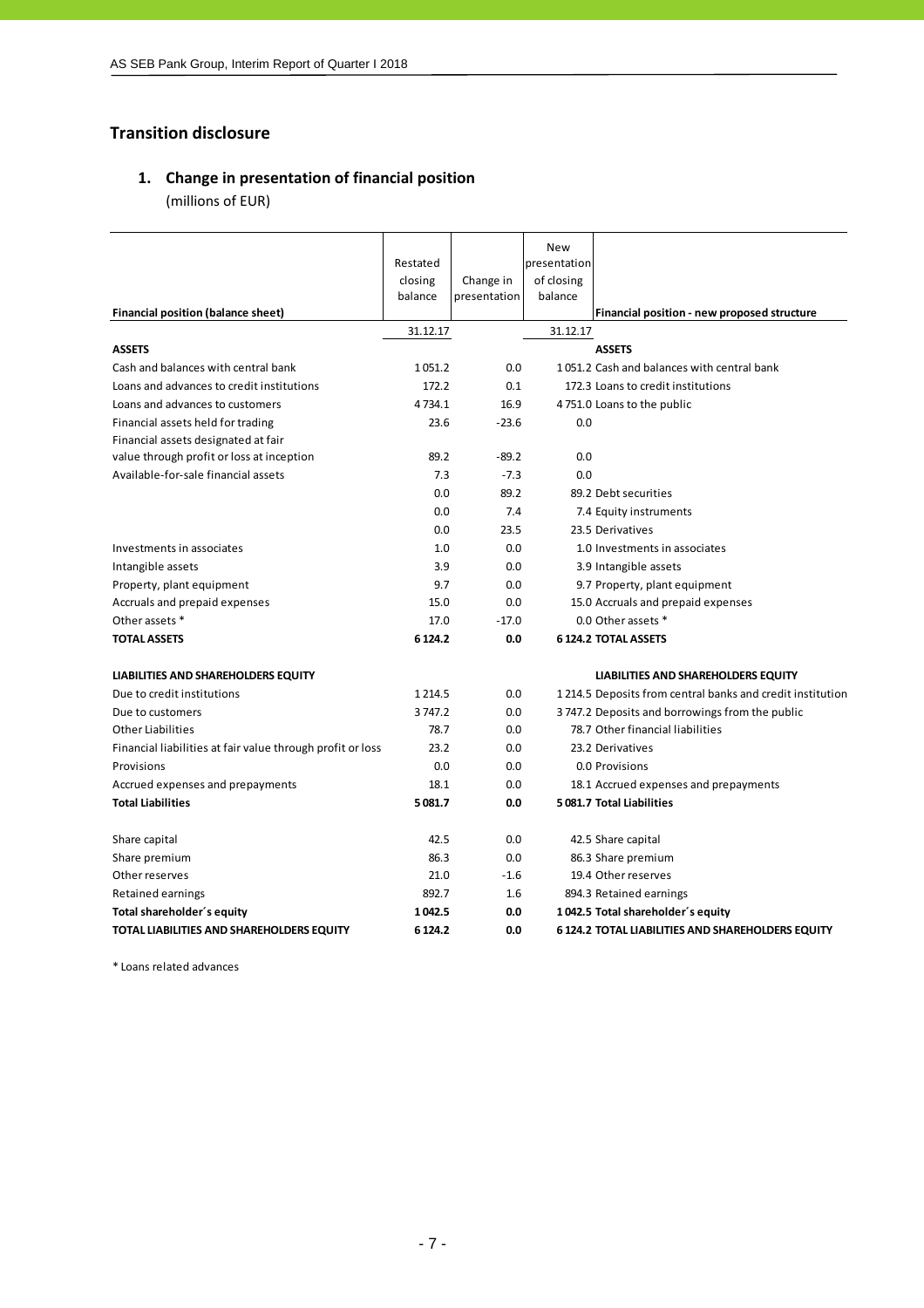# **2. Financial position ‐ reconciliation upon transition IAS 39 to IFRS 9** (millions of EUR)

|                                                     | <b>New</b>   |               |            |
|-----------------------------------------------------|--------------|---------------|------------|
|                                                     | presentation |               |            |
|                                                     | of closing   | Change in ECL | Opening    |
|                                                     | balance      | allowances    | balance    |
| Financial position - new proposed structure         |              |               |            |
|                                                     | 31.12.17     |               | 01.01.18   |
| <b>ASSETS</b>                                       |              |               |            |
| Cash and balances with central bank                 | 1051.2       |               | 1051.2     |
| Loans to credit institutions                        | 172.3        |               | 172.3      |
| Loans to the public                                 | 4751.0       | $-3.2$        | 4747.8     |
| Debt securities                                     | 89.2         |               | 89.2       |
| <b>Equity instruments</b>                           | 7.4          |               | 7.4        |
| Derivatives                                         | 23.5         |               | 23.5       |
| Investments in associates                           | 1.0          |               | 1.0        |
| Intangible assets                                   | 3.9          |               | 3.9        |
| Property, plant equipment                           | 9.7          |               | 9.7        |
| Accruals and prepaid expenses                       | 15.0         |               | 15.0       |
| <b>TOTAL ASSETS</b>                                 | 6 1 24.2     | $-3.2$        | 6 121.0    |
|                                                     |              |               |            |
| LIABILITIES AND SHAREHOLDERS EQUITY                 |              |               |            |
| Deposits from central banks and credit institutions | 1 2 1 4 .5   |               | 1 2 1 4 .5 |
| Deposits and borrowings from the public             | 3747.2       |               | 3747.2     |
| Other financial liabilities                         | 78.7         |               | 78.7       |
| Derivatives                                         | 23.2         |               | 23.2       |
| Provisions                                          | 0.0          |               | 0.0        |
| Accrued expenses and prepayments                    | 18.1         |               | 18.1       |
| <b>Total Liabilities</b>                            | 5 081.7      | 0.0           | 5 0 8 1.7  |
|                                                     |              |               | 0.0        |
| Share capital                                       | 42.5         |               | 42.5       |
| Share premium                                       | 86.3         |               | 86.3       |
| Other reserves                                      | 19.4         |               | 19.4       |
| Retained earnings                                   | 894.3        | $-3.2$        | 891.1      |
| Total shareholder's equity                          | 1042.5       | $-3.2$        | 1039.3     |
| TOTAL LIABILITIES AND SHAREHOLDERS EQUITY           | 6 1 2 4 . 2  | $-3.2$        | 6 121.0    |